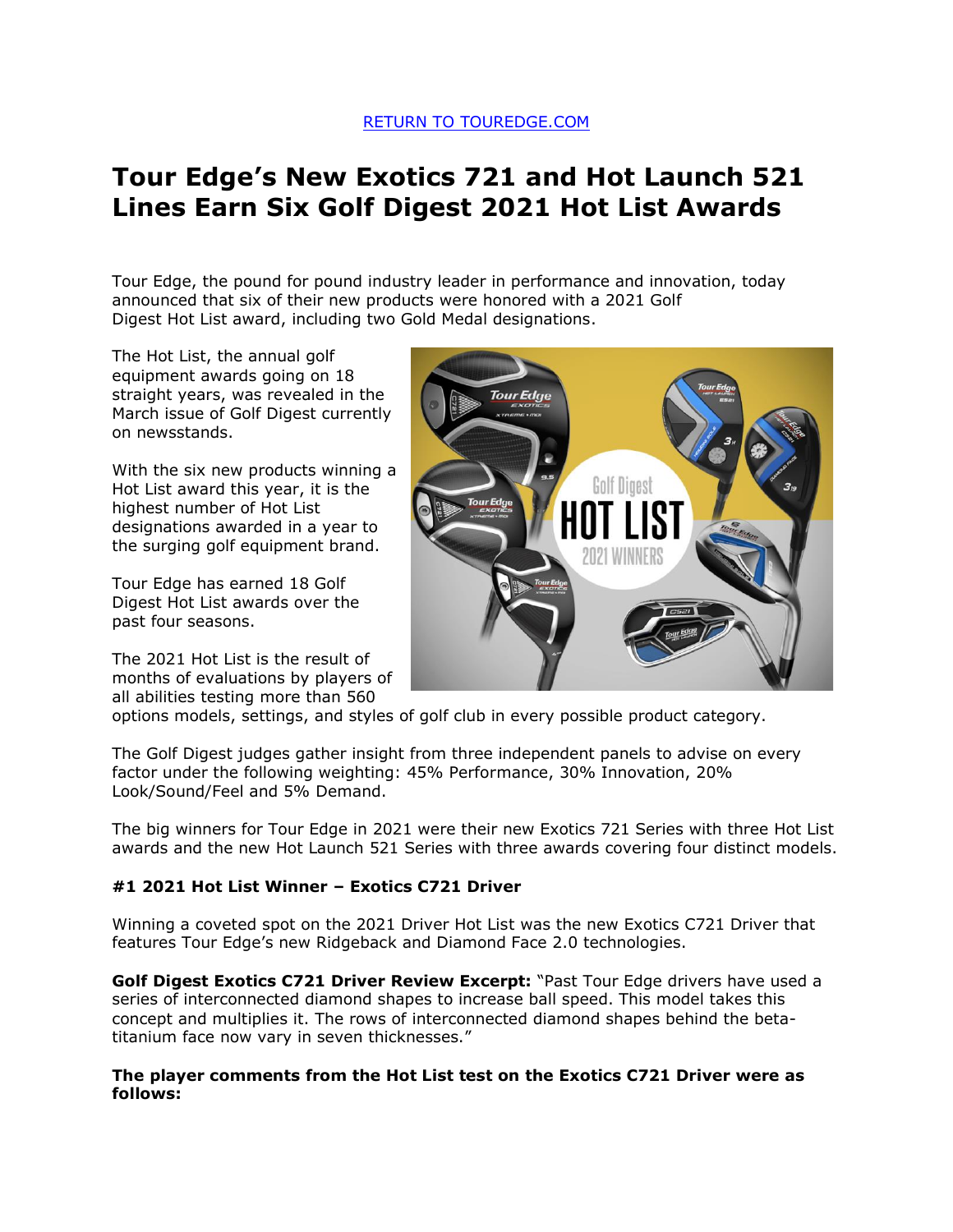- "*Sound and vibrations at impact are nicely muted. Feels smooth throughout the backswing. Great weighting and easy to keep online. Good carry and felt like even my misses were not that far off.*" – Low-Handicapper
- "*Maybe unconventional look with carbon fiber but very focusing. Good swings are heavily rewarded. Ball jumped. Very consistent.*" – Mid-Handicapper
- "*I hit this consistently straight with a high trajectory. The clubhead feels lightweight, but the weight at impact is solid, so you feel the energy*." High-Handicapper

# **#2 2021 Hot List Winner – Exotics C721 Fairway Metal**

The new Exotics C721 Fairway that also features the new Ridgeback and Carbon Wings on the crown of the clubhead, joined the Exotics C721 Driver as a Silver Medalist in this year's test.

**Golf Digest Exotics C721 Fairway Metal Review Excerpt:** "there's more stability on offcenter hits through the use of two lightweight carbon-fiber panels that stretch across the crown and sole. The saved weight is redistributed low and deep, including a 10-gram weight chip in the extreme rear perimeter. The panels are split by a steel ridge that connects to the face and runs from front to back and into the soleplate. The ridge is designed to brace the face for better flexing on center hits and misses on the heel and toe."

## **The player comments on the Exotics C721 Fairway Metal were as follows:**

- **"***I liked the traditional shape, and the club face was a good size. Impact sounded pure, and it was easy to hit, with a nice penetrating ball flight."*– Low Handicapper
- **"***Consistent all around, and my misses were minimized."* Mid-Handicapper
- "*I actually think that center ridge helps keep my backswing on path. Larger size, but it delivers a piercing flight, straight with little distraction left or right."*– High Handicapper

# **#3 2021 Hot List Winner – Exotics C721 Hybrid**

The Exotics C721 Hybrid won a Gold Medal in the hybrid category and earned a perfect five stars in the Performance category.

**Golf Digest Exotics C721 Hybrid Review Excerpt:** "the C721 explores new technologies in every corner to maximize performance. It starts with the carbon-composite panel that covers the entire crown, saving weight that is pushed to the rear perimeter for better forgiveness on off-center impacts."

## **The player comments from the Hot List test on the Exotics C721 Hybrid were as follows:**

• "*Slightly larger head than others but carbon fiber makes it easy to look at. Club head has nice, weighted feel to it so that when you're taking it back you actually feel the*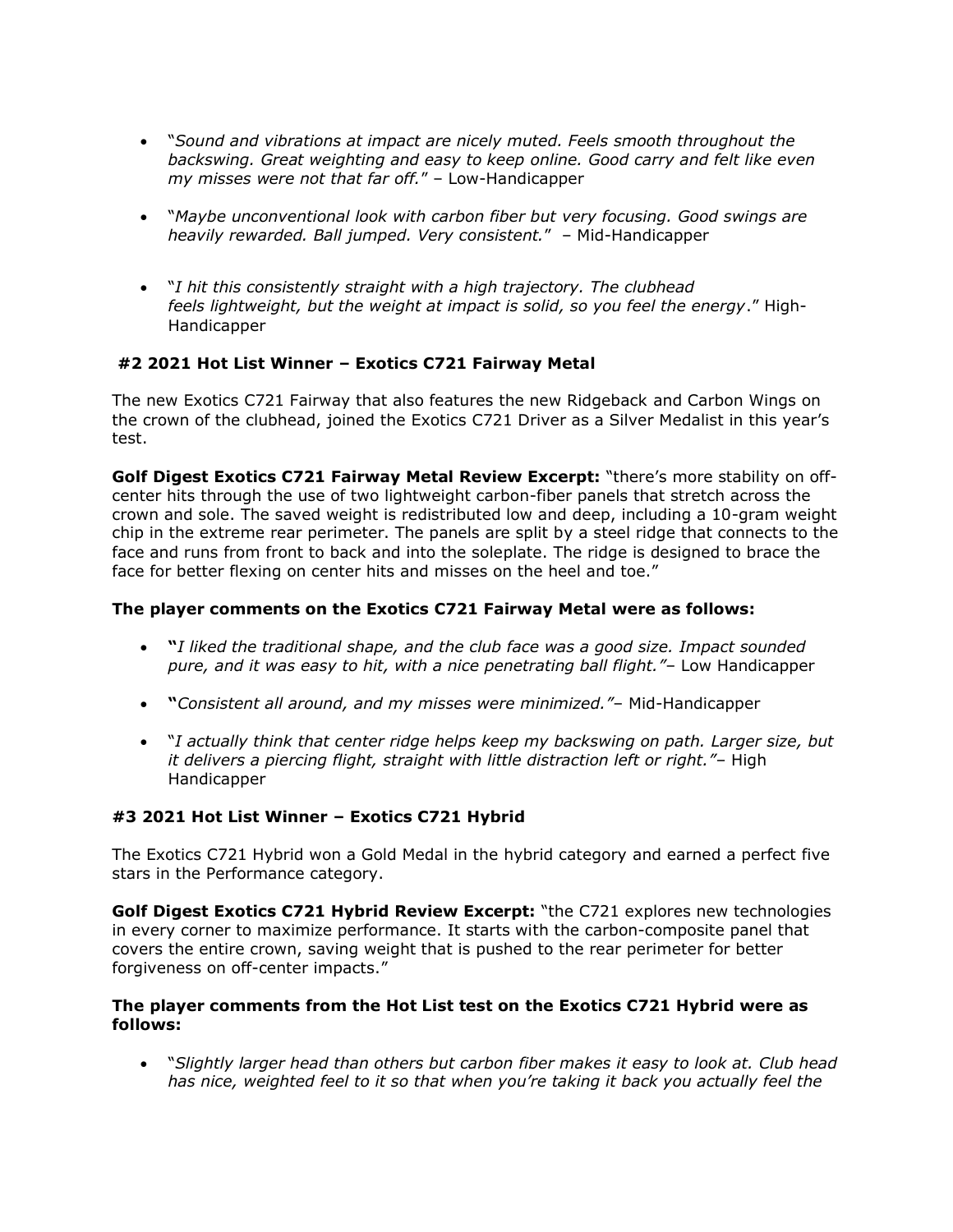*weight of the clubhead Ball seems to hold the line and relatively easy to hit.*" – Low Handicapper

- "*Open and inviting at address. The carbon-fiber look is exciting, and the feel is consistently smooth. Piercing flight that rose slowly but did not waver."*– Mid-Handicapper
- "*Liked the larger head and how easy it looked to hit. Simple graphics, great sound at impact, very forgiving."*– High Handicapper

# **#4 2021 Hot List Winner – Hot Launch C521 and E521 Hybrids**

Tour Edge's second 2021 Hot List winning hybrid went to the Hot Launch E and C 521 Hybrid models, making Tour Edge tied for the most hybrid models to make the 2021 Hot List.

**Golf Digest Hot Launch C521 and E521 Hybrid Review Excerpt:** "Few products on this year's Hot List could be viewed as essential to the game's future growth as Tour Edge's Hot Launch line, especially this hybrid tandem. These complementary clubs not only offer beginning golfers an affordable alternative, but they do so with a savvy approach to stability and forgiveness. At a price that's about half the going rate of some of the leading hybrids on our list, these two heads represent a traditional game-improvement approach (C521) and a true emergency super-game-improvement option (E521)."

## **The player comments from the Hot List test on the Hot Launch 521 Hybrids were as follows***:*

- *"Sleek and simple design that is friendly to look at. Sound doesn't jump out but is soothing to the ear."* – Low Handicapper
- *"There's some decent pop in these. The flight is consistent, reliable, better results that I'd get with an iron."* – Mid Handicapper
- *"The standard C521 model has a clean look, and the larger head feels forgiving. Shots were high with tight dispersion. I was never losing shots to the right."* – High Handicapper

## **#5 2021 Hot List Winner – Hot Launch C521 Iron**

The Hot Launch C521 Iron set won a Silver Medal in the Game-Improvement iron category.

**Golf Digest Hot Launch C521 Iron Review Excerpt:** "A traditional cavity-back iron in appearance, the C521 features a somewhat wider sole with a tiny wing that runs along the center of the bottom of the club. This adds mass low to help get the ball in the air, but the bigger advantage to the wing is helping shots hit slightly heavy behave more like flushed impacts… Plus, this iron is one of the best values on our list."

#### **The player comments from the Hot List test on the Hot Launch C521 Irons were as follows:**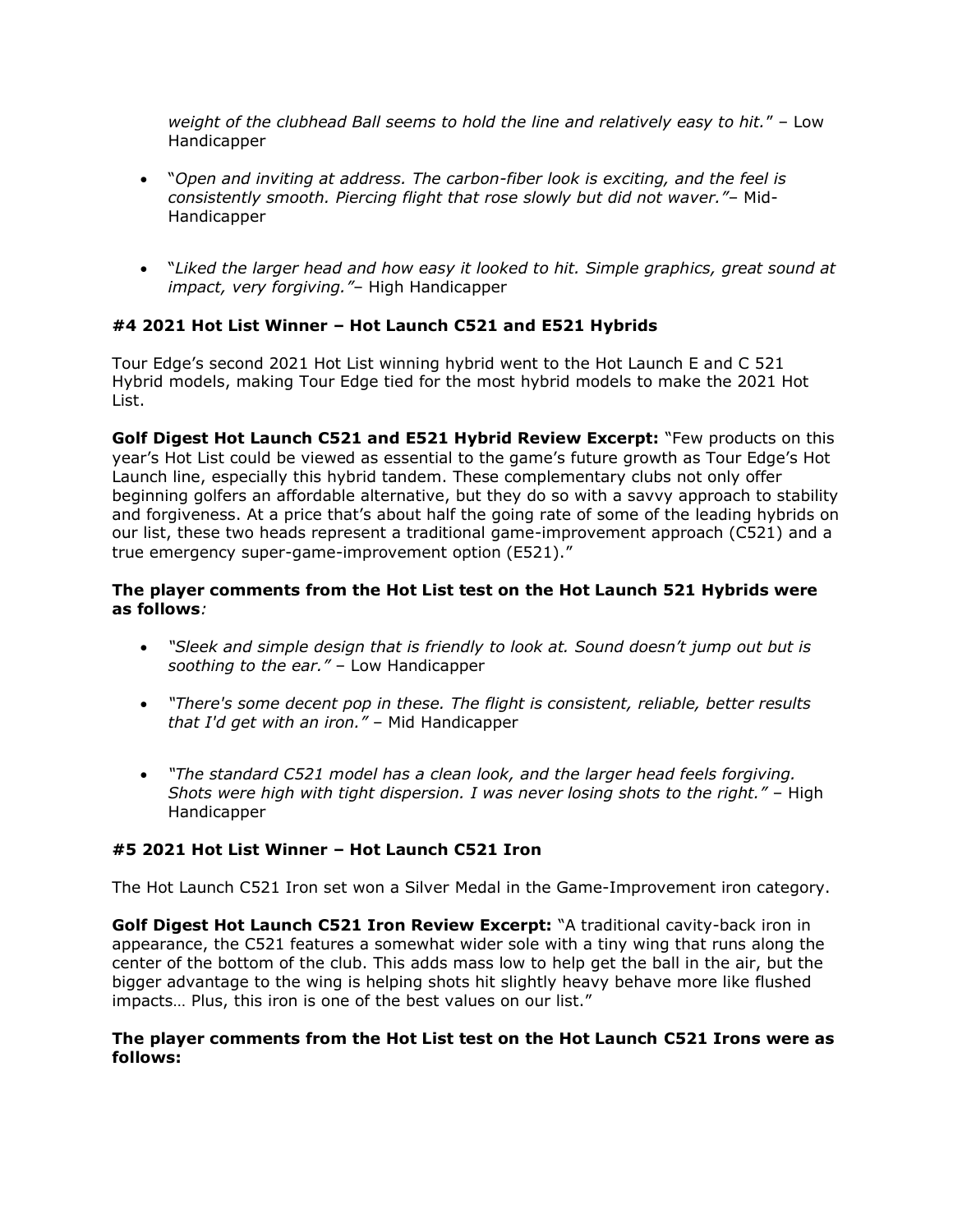- "*This club wails. The ball is high and driving, no side motion. Straight is the name of the game. I had no fears of slicing because this club wouldn't let me."* – High Handicapper
- "*Feels very smooth. Good contact is properly rewarded, but bad contact is not heavily penalized."* – Mid Handicapper
- "*The leading edge and sole cut through the turf with ease. You'll catch a divot, but it won't slow you down*." – Low Handicapper

# **#6 2021 Hot List Winner – Hot Launch E521 Iron**

Tour Edge's second iron to win a Hot List award went to the Hot Launch E521 Iron with a Gold Medal award. This hollow-body extreme game improvement set earned a perfect five stars in the Innovation category.

**Golf Digest described the Hot Launch E521 set by saying:** *"*Hybrid irons with hollow bodies are Tour Edge's wheelhouse, and it's easy to see how "get the ball up in the air" is the most important consideration here. The hollow-body construction provides metalwoodlike flex on the face. Designers also engineered a wide sole to create a low and deep center of gravity to launch shots high. The sole also aggressively addresses the challenge of turf interaction. By using a raised, angled mass in the back of the sole…the sole's ability to reduce contact with the turf is enhanced, and when it does hit grass, it plows through it more easily."

#### **The player comments on the Hot Launch E521 Iron set were as follows:**

- **"***A nice, high trajectory without a lot of movement. Hugely forgiving off the turf. The thicker back carries the club through the ground."* – High Handicapper
- **"***A little bigger than I normally like but that's all forgiven once you experience the club in action. Almost like you couldn't mis-hit it."* – High Handicapper
- **"***Easy to hit with a high launch. The ball just seemed to keep going."* High Handicapper

## **About Tour Edge**

In 2021, Tour Edge is celebrating 35 years as a highly renowned and top-selling golf club and bag manufacturer serving the global golf market.

Tour Edge is an American owned and operated company out of Batavia, Illinois that manufactures and sells golf clubs under three distinct sub-brands:

- Exotics: a tour-preferred line of ultra-premium equipment featuring next-level innovation and materials that is in the bags of over 100 of the world's top professionals.
- Hot Launch: the highest level of performance and game improvement innovation design at a mid-tier price point and the #1 custom fitted value in golf.